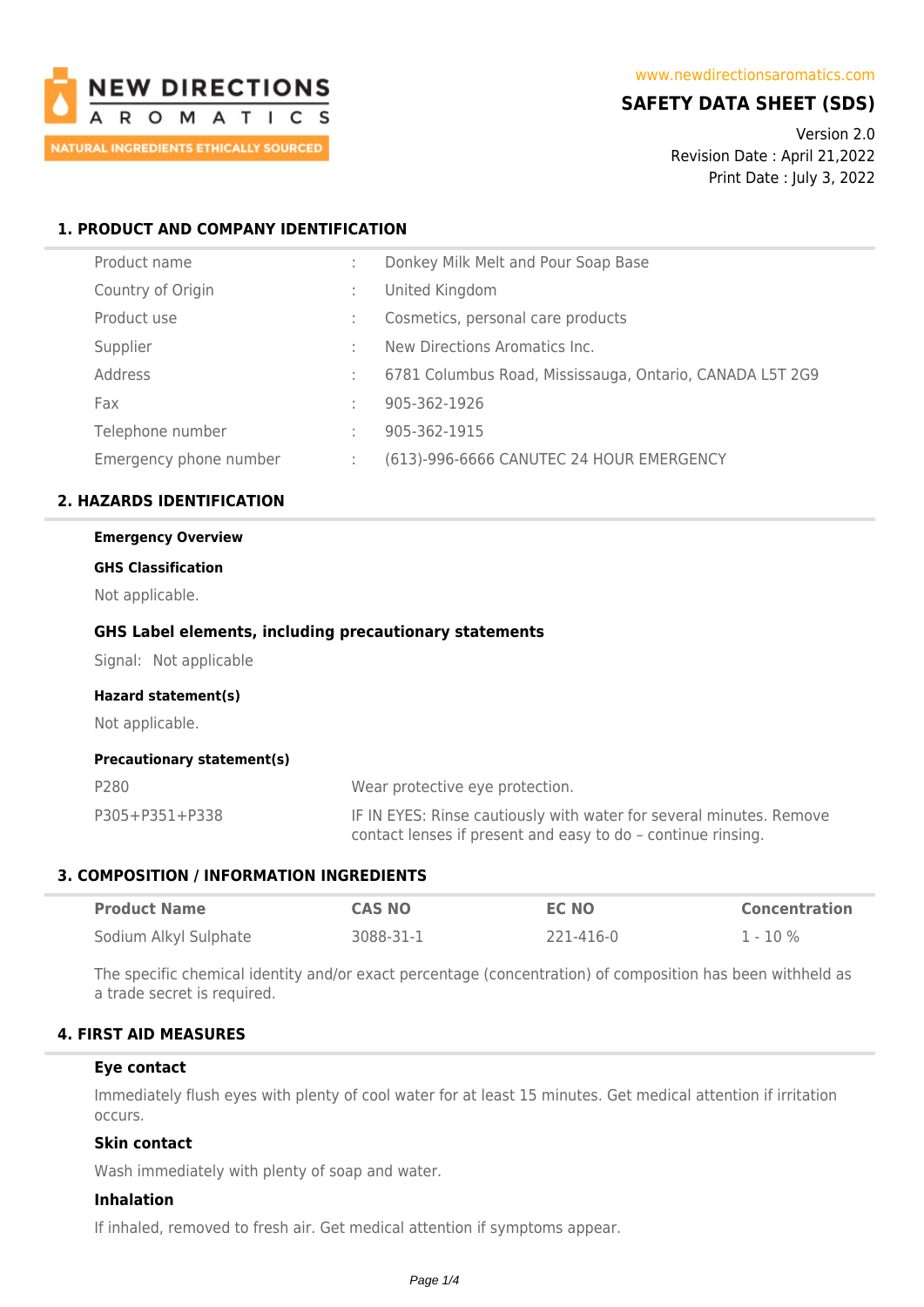#### **Ingestion**

Seek medical attention or contact local poison control center.

## **5. FIRE FIGHTING MEASURES**

#### **Suitable extinguishing media**

Suitable extinguishing media for the surrounding fire should be used.

## **Special protective equipment and precautions for fire-fighters**

Wear proper protective equipment. Exercise caution when fighting any chemical fire. Use water spray or fog for cooling exposed containers.

## **Special hazards arising from the substance or its combustible products**

Hazardous decomposition products may be formed at extreme heat or if burned.

#### **Resulting gases**

Carbon oxides.

#### **6. ACCIDENTAL RELEASE MEASURES**

#### **Personal precautions, protective equipment and emergency procedures.**

Respiratory protection not required. Equip clean crew with protective gloves, safety glasses. Ensure there is sufficient ventilation of the area.

#### **Environmental precautions**

Prevent entry to sewers and public waters. Notify authorities if product enters sewers or public waters.

#### **Methods and materials for containment and cleaning up**

Clean up any spills as soon as possible, using an absorbent material to collect it. Use suitable disposal containers.

#### **7. HANDLING AND STORAGE**

#### **Precautions for safe handling**

No direct lighting. No smoking. Ensure prompt removal from eyes, skin and clothing. Wash hands and other exposed areas with mild soap and water before eating, drinking or smoking and when leaving work. Handle in accordance with good industrial hygiene and safety procedures.

#### **Conditions for safe storage, including any incompatibilities**

Provide local exhaust or general room ventilation to minimize dust and/or vapour concentrations. Keep container closed when not in use.

# **8. EXPOSURE CONTROLS AND PERSONAL PROTECTION**

#### **Eyes**

Use tightly sealed goggles.

# **Skin**

If skin contact or contamination of clothing is likely, protective clothing should be worn. Use protective gloves.

#### **Respiratory**

Respiratory protection not required.

#### **Ingestion**

Not for ingestion.

# **9. PHYSICAL AND CHEMICAL PROPERTIES**

Appearance : Solid white

Odor : Characteristic odor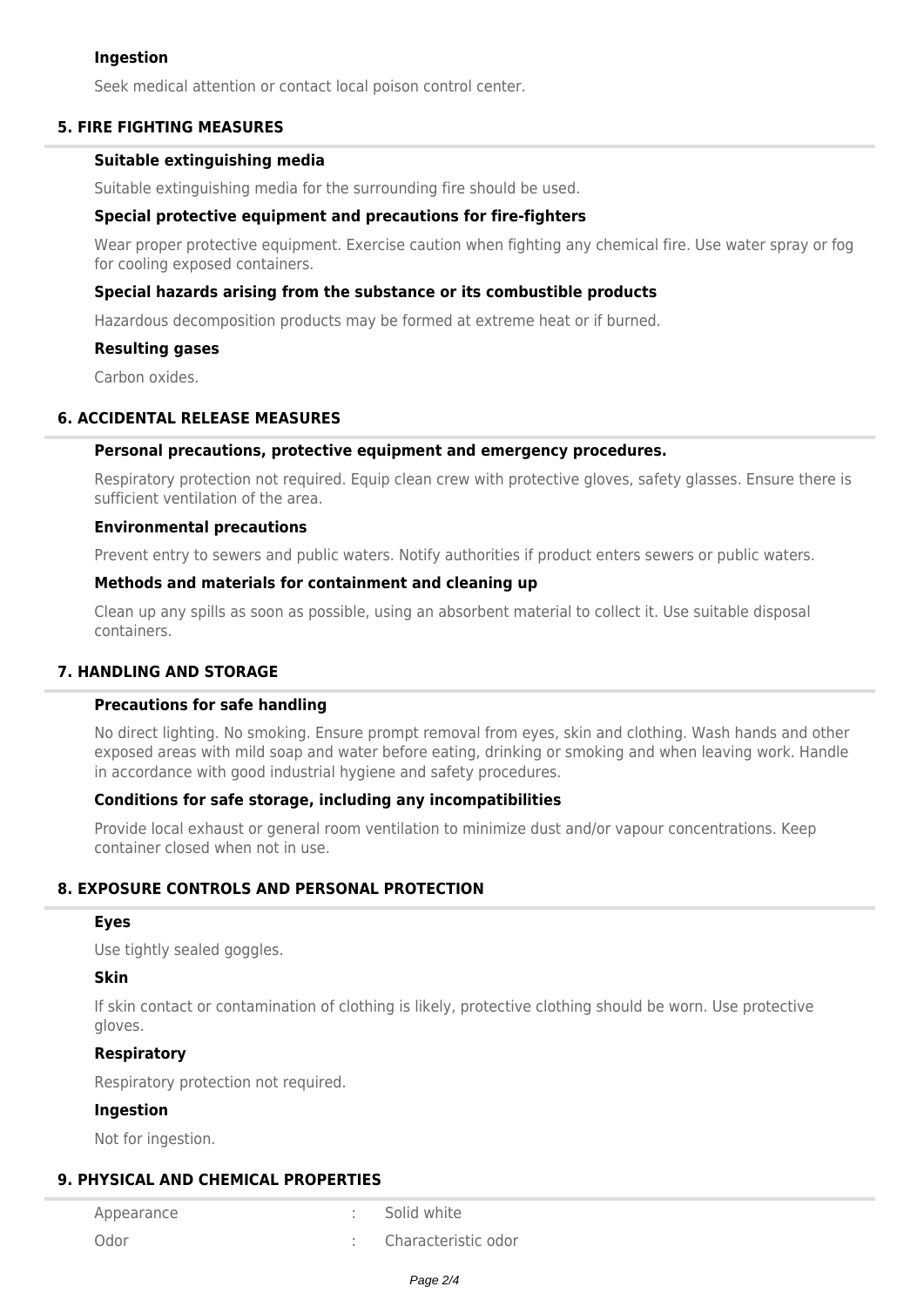| pH               | $\therefore$ 9.5 - 10.5 |
|------------------|-------------------------|
| Solubility (ies) | Soluble in water.       |

# **10. STABILITY AND REACTIVITY**

# **Reactivity**

Stable under recommended transport or storage conditions.

#### **Chemical stability**

Chemically stable under normal conditions.

#### **Possibility of hazardous reactions**

Hazardous reactions will not occur under normal transport or storage conditions.

#### **Conditions to avoid**

Moist, air, sources of ignition.

# **11. TOXICOLOGICAL INFORMATION**

#### **Acute toxicity**

Sodium Alkyl Ether Sulphate: Oral [Rat] LD50: 4000 mg/kg

#### **Inhalation**

There may be irritation of the throat with a feeling of tightness in the chest.

#### **Skin contact**

There may be mild irritation at the side of contact.

## **Eye contact**

There may be irritation and redness.

# **Ingestion**

There may be soreness and redness of the mouth and throat.

## **12. ECOLOGICAL INFORMATION**

#### **Ecotoxicity**

Avoid any pollution of ground, surface or underground water.

#### **Persistence and degradability**

Readily Biodegradable

## **Bio - accumulative potential**

Not available.

#### **Mobility in soil**

Not available.

#### **Other adverse effects**

Not available.

# **13. DISPOSAL CONSIDERATION**

Dispose of product in accordance with local, state or provincial and federal regulations. Check with local municipal authority to ensure compliance.

# **14. TRANSPORT INFORMATION**

### **US DOT Shipping Description (Land)**

Not regulated